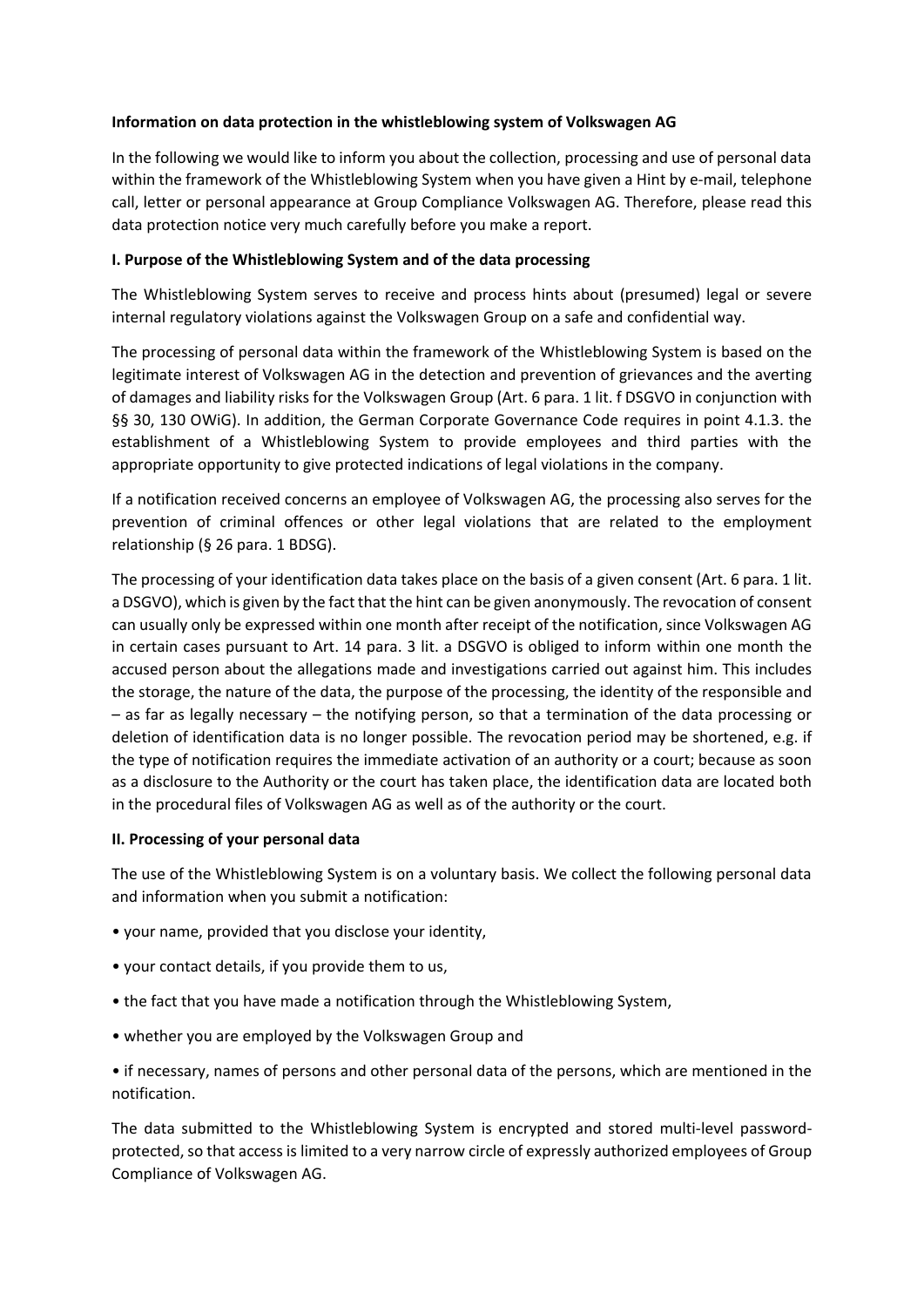The employees check the reported facts and, if necessary, conduct a further case-related clarification of the facts; the data is always treated confidential. However, when knowingly posting false notification, with the aim to discredit a person however, confidentiality cannot be guaranteed.

In certain cases, Volkswagen AG has an obligation under data protection law to inform the accused person of the allegations against him. This is required by law if it is objectively established that the provision of information to the accused person can no longer affect the investigation. Thereby, your identity as Whistleblower will not be disclosed – as far as legally possible – and in addition, it is ensured that no conclusions about your identity are possible.

In the context of the processing of notifications or of an investigation, it may be necessary to transfer information to other employees of Volkswagen AG or employees of its subsidiaries, e.g. if the case has references to transactions in such subsidiaries. If necessary for the investigation, a transmission to subsidiaries of the Volkswagen Group in a country outside the European Union or the European Economic Area may take place, on the basis of appropriate data protection guarantees for the persons affected. Please note that not in all third countries a data protection level recognised by the European Commission as appropriate exists. For data transfers to third countries where no adequate level of data protection exists, we ensure before the transfer that the recipient either has an adequate level of data protection (e.g. adequacy decision of the EU Commission or agreement of so-called EU standard contractual clauses of the European Union with the recipient) or an explicit consent of our users is available. We always make sure that the relevant data protection regulations are complied with when passing on information. In the event of a legal obligation or data protection law necessity for the investigation, law enforcement authorities, antitrust authorities, other administrative authorities, courts and international law and Accounting firms commissioned by the Volkswagen Group will come – as further possible recipient categories –into question. For any person who has access to the data, confidentiality is mandatory.

Personal data will be kept for as long as the investigation and final assessment require, and as long as a legitimate interest of the company or a statutory requirement exist. Thereafter, this data is deleted in accordance with the legal requirements. The duration of storage depends in particular on the seriousness of the suspicion and the reported possible regulatory violation.

### **III. Your rights**

According to European data protection law, you and the persons named in the hint have the right to information, correction, deletion, restriction of processing and in certain cases the right to data transmission.

In addition, for reasons arising from your particular situation, you can oppose to the processing of your personal data, provided that the data processing takes place in public interest or on the basis of a balance of interests. The objection can be made informally and should, if possible, be addressed to the contacts listed in this Data protection notice.

If the right to object is claimed, we will immediately check to what extent the stored data, in particular for the processing of a hint, are still necessary.

Data that is no longer needed will be deleted immediately.

You can also revoke your consent at any time. Please note in this context the information under "I. Purpose of the whistleblowing system and Data processing".

You also have the right to lodge a complaint with a competent supervisory authority, e.g.